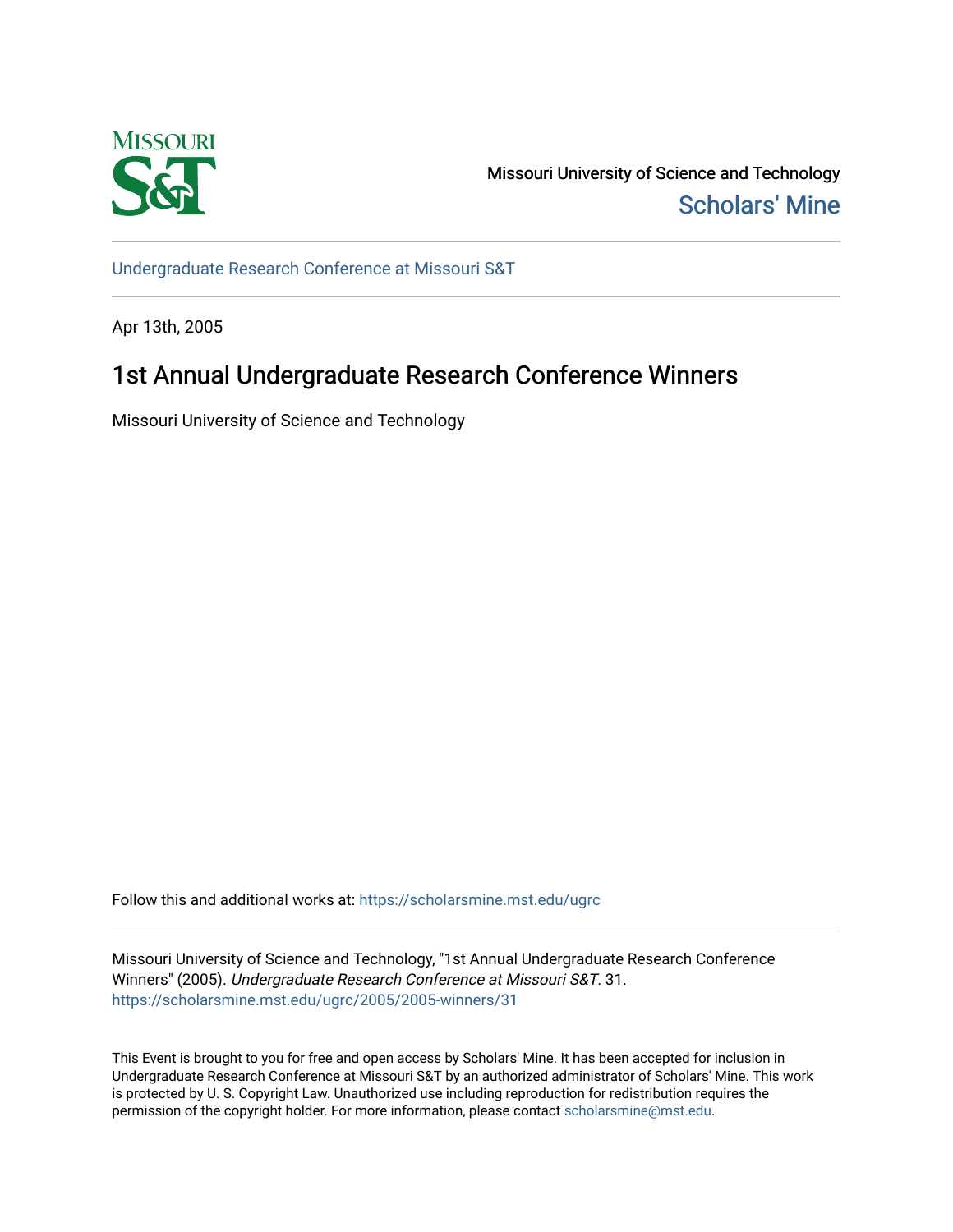# **UMR Undergraduate Research Conference Awards Ceremony, April 13, 2005**

## **Oral Session Awards**

## **Engineering Oral Session:**

3rd Place- Trevor Acorn, Civil, Arch. & Env. Engineering- *Minimum splice length for fiber reinforced polymer for (FRP) reinforcement in concrete application*

2nd Place- Rachel Dilly, Geological Sciences & Eng. – *High PressureWater Jet Contaminant Remediation of Intertidal Sediment Via Distributed Granular Activated Carbon* 

1st Place- Peter Cross- Mechanical & Aerospace Engineering- *Design & Development of an Unmanned Aerial Vehicle with Verticle Takeoff and Landing Capabilities*

### **Humanities/Social Sciences Oral Session:**

3rd Place- Norman Horn- English & Tech. Communication- *Linguistic Theories of Humor* 

2nd Place- Jennifer Rene Raum-Psychology- *The Effects of Exposure to Stereotypically "Media" Female on Body Image Satisfaction*

1st Place- Robert Haselwander- English & Technical Communication- *The Real John*

# **Natural Sciences Oral Session:**

3rd Place-Igor Izyumin- Mathematics & Statistics- *The Extension Monads of a Vector Space* 

2nd Place-Ryan Kinney- *Modeling Cascading Failures in the North American Power Grid*

1st Place- Ryan Parish- Mathematics & Statistics- *New Technology Does Old Tricks*

# **Management & Information Systems Oral Session:**

3rd Place- John Warmbrot- Information Science & Technology- *Development of a Tool to Facilitate Observational Analysis of Collaborate Virtual Environments* 

2nd Place- Jeremy Rowe- Information Science & Technology- *Development and Evaluation of Web-Accessibility Tutorials*

1st Place- Grant Mabie- Psychology- *Development and Validation of On-Board Customer Service Attitude Surveys for Bus and Rail Passengers*